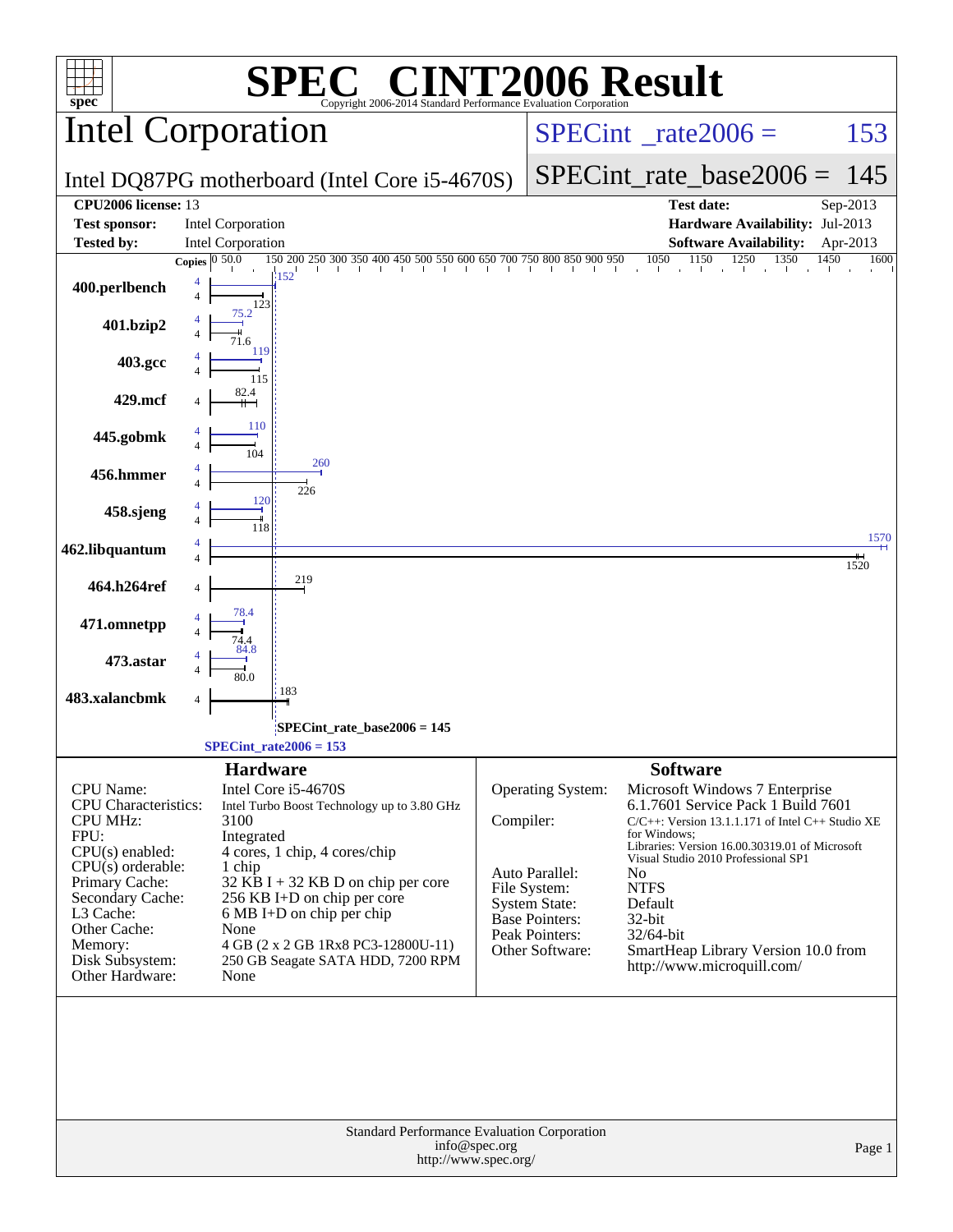

## Intel Corporation

#### SPECint rate $2006 =$  153

Intel DQ87PG motherboard (Intel Core i5-4670S)

[SPECint\\_rate\\_base2006 =](http://www.spec.org/auto/cpu2006/Docs/result-fields.html#SPECintratebase2006) 145

#### **[CPU2006 license:](http://www.spec.org/auto/cpu2006/Docs/result-fields.html#CPU2006license)** 13 **[Test date:](http://www.spec.org/auto/cpu2006/Docs/result-fields.html#Testdate)** Sep-2013

**[Test sponsor:](http://www.spec.org/auto/cpu2006/Docs/result-fields.html#Testsponsor)** Intel Corporation **[Hardware Availability:](http://www.spec.org/auto/cpu2006/Docs/result-fields.html#HardwareAvailability)** Jul-2013 **[Tested by:](http://www.spec.org/auto/cpu2006/Docs/result-fields.html#Testedby)** Intel Corporation **[Software Availability:](http://www.spec.org/auto/cpu2006/Docs/result-fields.html#SoftwareAvailability)** Apr-2013

#### **[Results Table](http://www.spec.org/auto/cpu2006/Docs/result-fields.html#ResultsTable)**

|                    | <b>Base</b>                   |                |       |                |       |                | <b>Peak</b>          |                |                |              |                |              |                |              |
|--------------------|-------------------------------|----------------|-------|----------------|-------|----------------|----------------------|----------------|----------------|--------------|----------------|--------------|----------------|--------------|
| <b>Benchmark</b>   | <b>Copies</b>                 | <b>Seconds</b> | Ratio | <b>Seconds</b> | Ratio | <b>Seconds</b> | Ratio                | <b>Copies</b>  | <b>Seconds</b> | <b>Ratio</b> | <b>Seconds</b> | <b>Ratio</b> | <b>Seconds</b> | <b>Ratio</b> |
| 400.perlbench      |                               | 317            | 123   | 318            | 123   | 318            | 123                  |                | 258            | 152          | 257            | <u>152</u>   | 257            | 152          |
| 401.bzip2          |                               | 588            | 65.6  | 538            | 71.6  | 540            | 71.6                 |                | 506            | 76.4         | 517            | 74.8         | <u>514</u>     | 75.2         |
| $403.\mathrm{gcc}$ |                               | 284            | 114   | 280            | 115   | 281            | 115                  | 4              | 273            | 118          | 271            | 119          | 267            | 121          |
| $429$ .mcf         |                               | 338            | 108   | 489            | 74.4  | 443            | 82.4                 | 4              | 338            | 108          | 489            | 74.4         | 443            | 82.4         |
| $445$ .gobmk       |                               | 403            | 104   | 401            | 104   | 405            | 104                  | 4              | 383            | 110          | 383            | <b>110</b>   | 383            | 110          |
| 456.hmmer          |                               | 165            | 226   | 165            | 226   | 165            | 226                  |                | 144            | 260          | 143            | 261          | 145            | 258          |
| 458.sjeng          |                               | 411            | 118   | 408            | 118   | 400            | 121                  | $\overline{4}$ | 402            | 120          | 403            | 120          | 399            | 121          |
| 462.libquantum     |                               | 54.7           | 1520  | 54.1           | 1530  | 54.6           | 1520                 |                | 52.7           | 1570         | 52.3           | 1580         | 52.7           | 1570         |
| 464.h264ref        |                               | 404            | 219   | 404            | 219   | 404            | 219                  | 4              | 404            | 219          | 404            | 219          | 404            | 219          |
| 471.omnetpp        |                               | 335            | 74.4  | 347            | 72.0  | 335            | 74.8                 | $\overline{4}$ | 318            | 78.4         | 314            | 79.6         | 322            | 77.6         |
| 473.astar          |                               | 347            | 80.8  | 352            | 79.6  | 351            | <u>80.0</u>          | 4              | 328            | 85.6         | 335            | 84.0         | 331            | 84.8         |
| 483.xalancbmk      |                               | 154            | 180   | 151            | 183   | 150            | 184                  | 4              | 154            | 180          | 151            | <u>183</u>   | 150            | 184          |
|                    | $\mathbf{D} \cdot \mathbf{I}$ | 2.11           |       | $1.3 - 1.41$   |       |                | $D$ . 1.1 = 1. 1.1 = |                | $2.12 - 12.2$  |              |                |              |                |              |

Results appear in the [order in which they were run.](http://www.spec.org/auto/cpu2006/Docs/result-fields.html#RunOrder) Bold underlined text [indicates a median measurement.](http://www.spec.org/auto/cpu2006/Docs/result-fields.html#Median)

#### **[Compiler Invocation Notes](http://www.spec.org/auto/cpu2006/Docs/result-fields.html#CompilerInvocationNotes)**

 To compile these binaries, the Intel Compiler 13.1 was set up to generate 32-bit binaries with the command: "ipsxe-comp-vars.bat ia32 vs2010" (shortcut provided in the Intel(r) Parallel Studio XE 2013 program folder)

#### **[Submit Notes](http://www.spec.org/auto/cpu2006/Docs/result-fields.html#SubmitNotes)**

 Processes were bound to specific processors using the start command with the /affinity switch. The config file option 'submit' was used to generate the affinity mask for each process.

#### **[Platform Notes](http://www.spec.org/auto/cpu2006/Docs/result-fields.html#PlatformNotes)**

 Sysinfo program C:\SPEC13.1/Docs/sysinfo \$Rev: 6775 \$ \$Date:: 2011-08-16 #\$ \8787f7622badcf24e01c368b1db4377c running on Clt7C05070FB382 Sat Sep 28 18:17:49 2013

 This section contains SUT (System Under Test) info as seen by some common utilities. To remove or add to this section, see: <http://www.spec.org/cpu2006/Docs/config.html#sysinfo>

 Trying 'systeminfo' OS Name : Microsoft Windows 7 Enterprise<br>OS Version : 6.1.7601 Service Pack 1 Build : 6.1.7601 Service Pack 1 Build 7601 System Manufacturer: INTEL\_ System Model : DQ87PG Processor(s) : 1 Processor(s) Installed. Continued on next page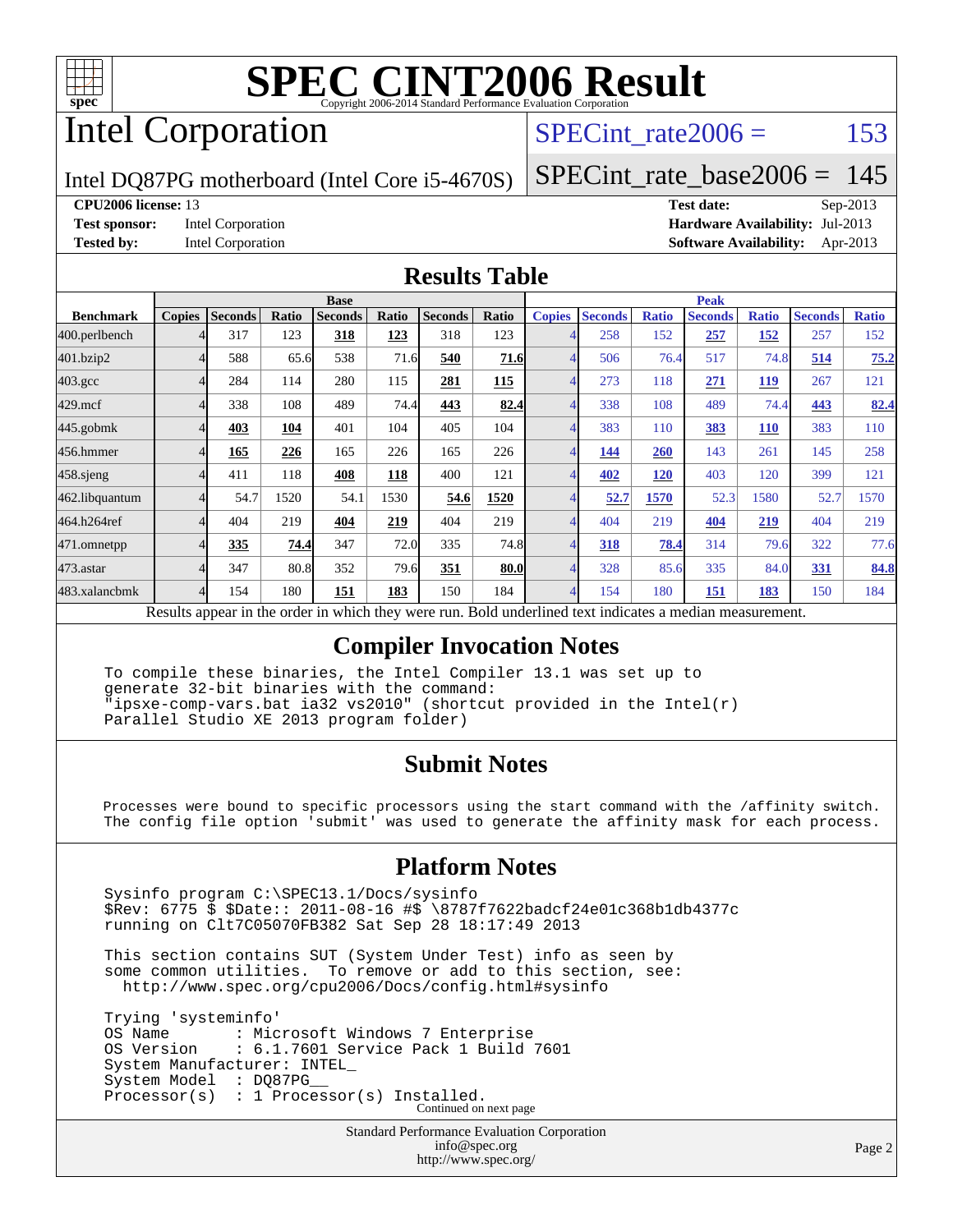

Intel Corporation

SPECint rate $2006 = 153$ 

Intel DQ87PG motherboard (Intel Core i5-4670S)

#### **[CPU2006 license:](http://www.spec.org/auto/cpu2006/Docs/result-fields.html#CPU2006license)** 13 **[Test date:](http://www.spec.org/auto/cpu2006/Docs/result-fields.html#Testdate)** Sep-2013

**[Test sponsor:](http://www.spec.org/auto/cpu2006/Docs/result-fields.html#Testsponsor)** Intel Corporation **[Hardware Availability:](http://www.spec.org/auto/cpu2006/Docs/result-fields.html#HardwareAvailability)** Jul-2013

[SPECint\\_rate\\_base2006 =](http://www.spec.org/auto/cpu2006/Docs/result-fields.html#SPECintratebase2006) 145

**[Tested by:](http://www.spec.org/auto/cpu2006/Docs/result-fields.html#Testedby)** Intel Corporation **[Software Availability:](http://www.spec.org/auto/cpu2006/Docs/result-fields.html#SoftwareAvailability)** Apr-2013

#### **[Platform Notes \(Continued\)](http://www.spec.org/auto/cpu2006/Docs/result-fields.html#PlatformNotes)**

 [01]: Intel64 Family 6 Model 60 Stepping 3 GenuineIntel ~3101 Mhz BIOS Version : Intel(R) Corp. PGQ8710H.86A.0036.2013.0702.1908, 7/2/2013 Total Physical Memory: 3,749 MB

 Trying 'wmic cpu get /value' DeviceID L2CacheSize : 1024 L3CacheSize : 6144 MaxClockSpeed : 3101 Name : Intel(R) Core(TM) i5-4670S CPU @ 3.10GHz NumberOfCores : 4 NumberOfLogicalProcessors: 4

 (End of data from sysinfo program) BIOS: SATA mode set to RAID Windows Disk Driver: Intel Rapid Storage Technology 12.5.0.1066 Windows Chipset Driver: Intel Chipset Driver 9.4.0.1027

#### **[Component Notes](http://www.spec.org/auto/cpu2006/Docs/result-fields.html#ComponentNotes)**

 Tested systems can be used with Shin-G ATX case, PC Power and Cooling 1200W power supply Micron MT8JTF25664AZ-1G6 Series Memory DIMMs

#### **[General Notes](http://www.spec.org/auto/cpu2006/Docs/result-fields.html#GeneralNotes)**

 Binaries compiled on a system with 1x Intel Core i7-860 CPU + 8GB memory using Windows 7 Enterprise 64-bit

#### **[Base Compiler Invocation](http://www.spec.org/auto/cpu2006/Docs/result-fields.html#BaseCompilerInvocation)**

[C benchmarks](http://www.spec.org/auto/cpu2006/Docs/result-fields.html#Cbenchmarks): [icl -Qvc10](http://www.spec.org/cpu2006/results/res2014q3/cpu2006-20140701-30218.flags.html#user_CCbase_intel_icc_vc10_9607f3ecbcdf68042245f068e51b40c1) [-Qstd=c99](http://www.spec.org/cpu2006/results/res2014q3/cpu2006-20140701-30218.flags.html#user_CCbase_intel_compiler_c99_mode_1a3d110e3041b3ad4466830521bdad2a)

[C++ benchmarks:](http://www.spec.org/auto/cpu2006/Docs/result-fields.html#CXXbenchmarks) [icl -Qvc10](http://www.spec.org/cpu2006/results/res2014q3/cpu2006-20140701-30218.flags.html#user_CXXbase_intel_icc_vc10_9607f3ecbcdf68042245f068e51b40c1)

#### **[Base Portability Flags](http://www.spec.org/auto/cpu2006/Docs/result-fields.html#BasePortabilityFlags)**

 403.gcc: [-DSPEC\\_CPU\\_WIN32](http://www.spec.org/cpu2006/results/res2014q3/cpu2006-20140701-30218.flags.html#b403.gcc_baseCPORTABILITY_DSPEC_CPU_WIN32) 464.h264ref: [-DWIN32](http://www.spec.org/cpu2006/results/res2014q3/cpu2006-20140701-30218.flags.html#b464.h264ref_baseCPORTABILITY_DWIN32) [-DSPEC\\_CPU\\_NO\\_INTTYPES](http://www.spec.org/cpu2006/results/res2014q3/cpu2006-20140701-30218.flags.html#b464.h264ref_baseCPORTABILITY_DSPEC_CPU_NO_INTTYPES) 483.xalancbmk: [-Qoption,cpp,--no\\_wchar\\_t\\_keyword](http://www.spec.org/cpu2006/results/res2014q3/cpu2006-20140701-30218.flags.html#user_baseCXXPORTABILITY483_xalancbmk_f-no_wchar_t_keyword_ec0ad4495a16b4e858bfcb29d949d25d)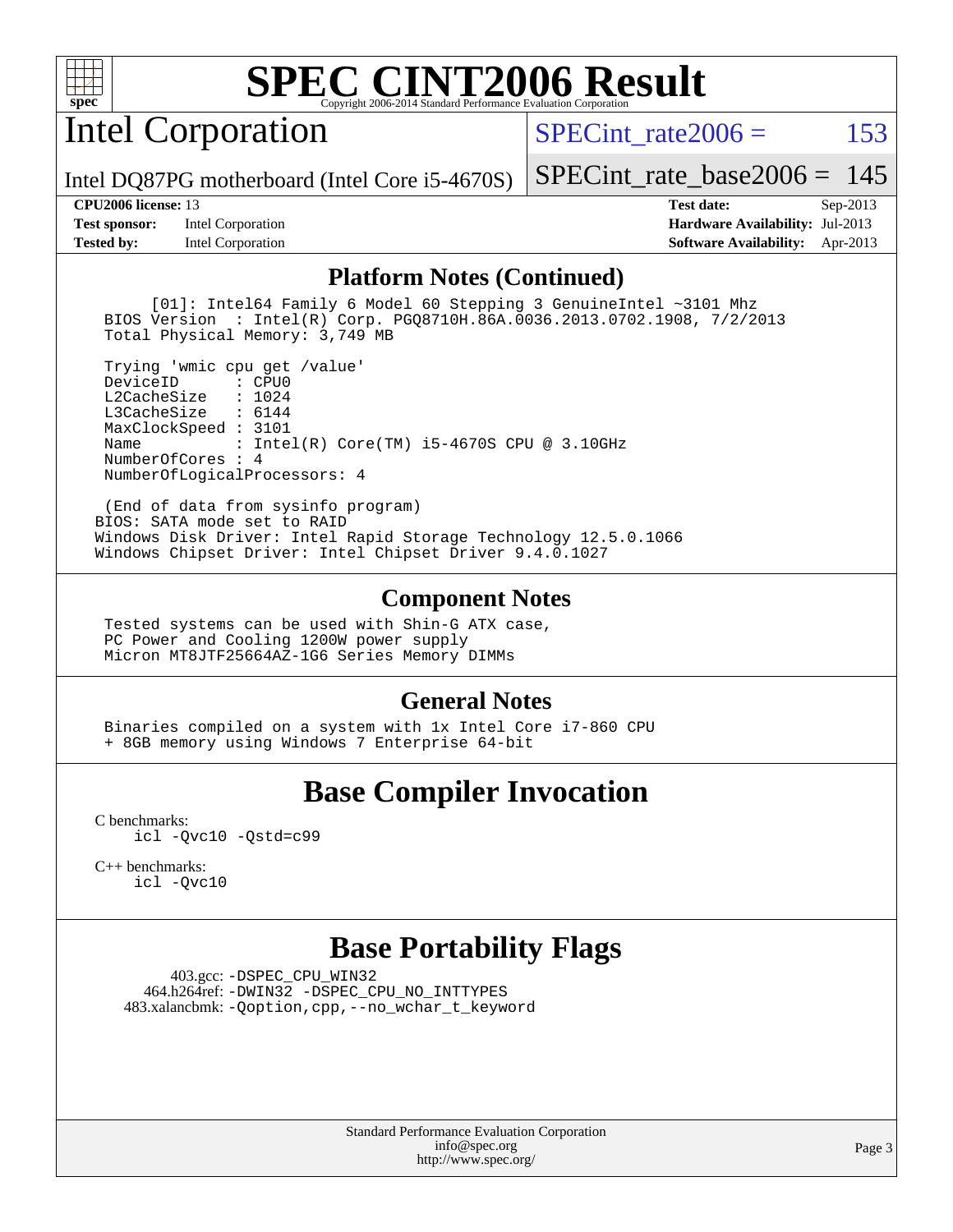

Intel Corporation

SPECint rate $2006 =$  153

[SPECint\\_rate\\_base2006 =](http://www.spec.org/auto/cpu2006/Docs/result-fields.html#SPECintratebase2006) 145

Intel DQ87PG motherboard (Intel Core i5-4670S)

**[Test sponsor:](http://www.spec.org/auto/cpu2006/Docs/result-fields.html#Testsponsor)** Intel Corporation **[Hardware Availability:](http://www.spec.org/auto/cpu2006/Docs/result-fields.html#HardwareAvailability)** Jul-2013 **[Tested by:](http://www.spec.org/auto/cpu2006/Docs/result-fields.html#Testedby)** Intel Corporation **[Software Availability:](http://www.spec.org/auto/cpu2006/Docs/result-fields.html#SoftwareAvailability)** Apr-2013

**[CPU2006 license:](http://www.spec.org/auto/cpu2006/Docs/result-fields.html#CPU2006license)** 13 **[Test date:](http://www.spec.org/auto/cpu2006/Docs/result-fields.html#Testdate)** Sep-2013

### **[Base Optimization Flags](http://www.spec.org/auto/cpu2006/Docs/result-fields.html#BaseOptimizationFlags)**

[C benchmarks](http://www.spec.org/auto/cpu2006/Docs/result-fields.html#Cbenchmarks):

[-QxCORE-AVX2](http://www.spec.org/cpu2006/results/res2014q3/cpu2006-20140701-30218.flags.html#user_CCbase_f-QxAVX2_f98716b5f9e905f99c943c56f21bf430) [-Qipo](http://www.spec.org/cpu2006/results/res2014q3/cpu2006-20140701-30218.flags.html#user_CCbase_f-Qipo) [-O3](http://www.spec.org/cpu2006/results/res2014q3/cpu2006-20140701-30218.flags.html#user_CCbase_f-O3) [-Qprec-div-](http://www.spec.org/cpu2006/results/res2014q3/cpu2006-20140701-30218.flags.html#user_CCbase_f-Qprec-div-) [-Qopt-prefetch](http://www.spec.org/cpu2006/results/res2014q3/cpu2006-20140701-30218.flags.html#user_CCbase_f-Qprefetch_37c211608666b9dff9380561f602f0a8) [/F512000000](http://www.spec.org/cpu2006/results/res2014q3/cpu2006-20140701-30218.flags.html#user_CCbase_set_stack_space_98438a10eb60aa5f35f4c79d9b9b27b1)

[C++ benchmarks:](http://www.spec.org/auto/cpu2006/Docs/result-fields.html#CXXbenchmarks) [-QxCORE-AVX2](http://www.spec.org/cpu2006/results/res2014q3/cpu2006-20140701-30218.flags.html#user_CXXbase_f-QxAVX2_f98716b5f9e905f99c943c56f21bf430) [-Qipo](http://www.spec.org/cpu2006/results/res2014q3/cpu2006-20140701-30218.flags.html#user_CXXbase_f-Qipo) [-O3](http://www.spec.org/cpu2006/results/res2014q3/cpu2006-20140701-30218.flags.html#user_CXXbase_f-O3) [-Qprec-div-](http://www.spec.org/cpu2006/results/res2014q3/cpu2006-20140701-30218.flags.html#user_CXXbase_f-Qprec-div-) [-Qopt-prefetch](http://www.spec.org/cpu2006/results/res2014q3/cpu2006-20140701-30218.flags.html#user_CXXbase_f-Qprefetch_37c211608666b9dff9380561f602f0a8) [-Qcxx-features](http://www.spec.org/cpu2006/results/res2014q3/cpu2006-20140701-30218.flags.html#user_CXXbase_f-Qcxx_features_dbf36c8a6dba956e22f1645e4dcd4d98) [/F512000000](http://www.spec.org/cpu2006/results/res2014q3/cpu2006-20140701-30218.flags.html#user_CXXbase_set_stack_space_98438a10eb60aa5f35f4c79d9b9b27b1) [shlW32M.lib](http://www.spec.org/cpu2006/results/res2014q3/cpu2006-20140701-30218.flags.html#user_CXXbase_SmartHeap32_d106338dfda1a055705c9b519e07f096) [-link /FORCE:MULTIPLE](http://www.spec.org/cpu2006/results/res2014q3/cpu2006-20140701-30218.flags.html#user_CXXbase_link_force_multiple2_070fe330869edf77077b841074b8b0b6)

### **[Base Other Flags](http://www.spec.org/auto/cpu2006/Docs/result-fields.html#BaseOtherFlags)**

[C benchmarks](http://www.spec.org/auto/cpu2006/Docs/result-fields.html#Cbenchmarks):

403.gcc: [-Dalloca=\\_alloca](http://www.spec.org/cpu2006/results/res2014q3/cpu2006-20140701-30218.flags.html#b403.gcc_baseEXTRA_CFLAGS_Dalloca_be3056838c12de2578596ca5467af7f3)

### **[Peak Compiler Invocation](http://www.spec.org/auto/cpu2006/Docs/result-fields.html#PeakCompilerInvocation)**

[C benchmarks \(except as noted below\)](http://www.spec.org/auto/cpu2006/Docs/result-fields.html#Cbenchmarksexceptasnotedbelow):

[icl -Qvc10](http://www.spec.org/cpu2006/results/res2014q3/cpu2006-20140701-30218.flags.html#user_CCpeak_intel_icc_vc10_9607f3ecbcdf68042245f068e51b40c1) [-Qstd=c99](http://www.spec.org/cpu2006/results/res2014q3/cpu2006-20140701-30218.flags.html#user_CCpeak_intel_compiler_c99_mode_1a3d110e3041b3ad4466830521bdad2a)

456.hmmer: [C:\Program Files \(x86\)\Intel\Composer XE 2013.171/bin/intel64/icl.exe](http://www.spec.org/cpu2006/results/res2014q3/cpu2006-20140701-30218.flags.html#user_peakCCLD456_hmmer_intel_icc_64bit_a47adb23ffeeb40a4c72a454746f326c)

458.sjeng: [C:\Program Files \(x86\)\Intel\Composer XE 2013.171/bin/intel64/icl.exe](http://www.spec.org/cpu2006/results/res2014q3/cpu2006-20140701-30218.flags.html#user_peakCCLD458_sjeng_intel_icc_64bit_a47adb23ffeeb40a4c72a454746f326c)

 462.libquantum: [C:\Program Files \(x86\)\Intel\Composer XE 2013.171/bin/intel64/icl.exe](http://www.spec.org/cpu2006/results/res2014q3/cpu2006-20140701-30218.flags.html#user_peakCCLD462_libquantum_intel_icc_64bit_a47adb23ffeeb40a4c72a454746f326c)  $-Ostd=c99$ 

[C++ benchmarks \(except as noted below\):](http://www.spec.org/auto/cpu2006/Docs/result-fields.html#CXXbenchmarksexceptasnotedbelow) [icl -Qvc10](http://www.spec.org/cpu2006/results/res2014q3/cpu2006-20140701-30218.flags.html#user_CXXpeak_intel_icc_vc10_9607f3ecbcdf68042245f068e51b40c1)

473.astar: [C:\Program Files \(x86\)\Intel\Composer XE 2013.171/bin/intel64/icl.exe](http://www.spec.org/cpu2006/results/res2014q3/cpu2006-20140701-30218.flags.html#user_peakCXXLD473_astar_intel_icc_64bit_a47adb23ffeeb40a4c72a454746f326c)

### **[Peak Portability Flags](http://www.spec.org/auto/cpu2006/Docs/result-fields.html#PeakPortabilityFlags)**

 403.gcc: [-DSPEC\\_CPU\\_WIN32](http://www.spec.org/cpu2006/results/res2014q3/cpu2006-20140701-30218.flags.html#b403.gcc_peakCPORTABILITY_DSPEC_CPU_WIN32) 456.hmmer: [-DSPEC\\_CPU\\_P64](http://www.spec.org/cpu2006/results/res2014q3/cpu2006-20140701-30218.flags.html#suite_peakPORTABILITY456_hmmer_DSPEC_CPU_P64) 458.sjeng: [-DSPEC\\_CPU\\_P64](http://www.spec.org/cpu2006/results/res2014q3/cpu2006-20140701-30218.flags.html#suite_peakPORTABILITY458_sjeng_DSPEC_CPU_P64) 462.libquantum: [-DSPEC\\_CPU\\_P64](http://www.spec.org/cpu2006/results/res2014q3/cpu2006-20140701-30218.flags.html#suite_peakPORTABILITY462_libquantum_DSPEC_CPU_P64) 464.h264ref: [-DWIN32](http://www.spec.org/cpu2006/results/res2014q3/cpu2006-20140701-30218.flags.html#b464.h264ref_peakCPORTABILITY_DWIN32) [-DSPEC\\_CPU\\_NO\\_INTTYPES](http://www.spec.org/cpu2006/results/res2014q3/cpu2006-20140701-30218.flags.html#b464.h264ref_peakCPORTABILITY_DSPEC_CPU_NO_INTTYPES) 473.astar: [-DSPEC\\_CPU\\_P64](http://www.spec.org/cpu2006/results/res2014q3/cpu2006-20140701-30218.flags.html#suite_peakPORTABILITY473_astar_DSPEC_CPU_P64) 483.xalancbmk: [-Qoption,cpp,--no\\_wchar\\_t\\_keyword](http://www.spec.org/cpu2006/results/res2014q3/cpu2006-20140701-30218.flags.html#user_peakCXXPORTABILITY483_xalancbmk_f-no_wchar_t_keyword_ec0ad4495a16b4e858bfcb29d949d25d)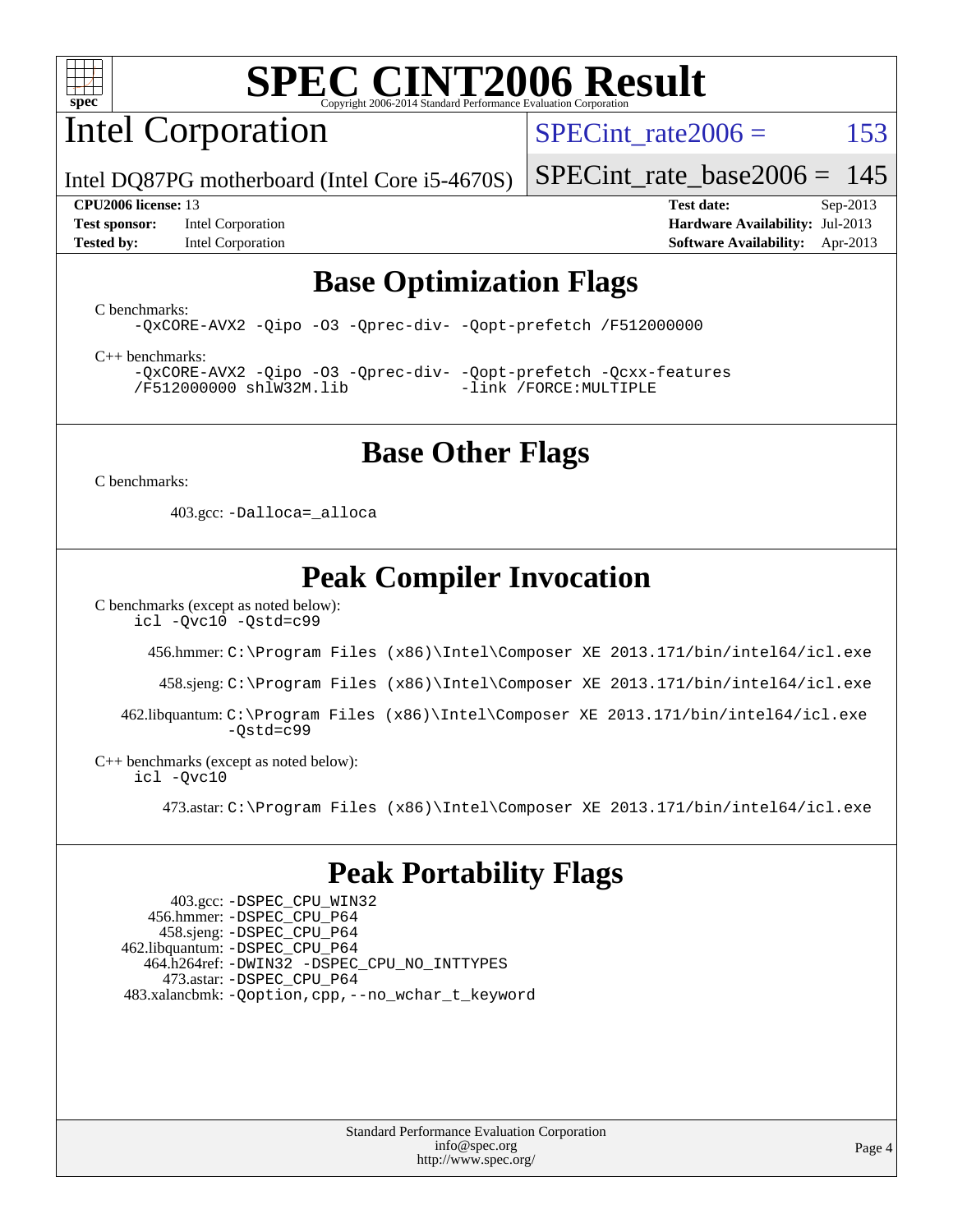

Intel Corporation

 $SPECTnt_rate2006 = 153$ 

Intel DQ87PG motherboard (Intel Core i5-4670S)

| <b>Test sponsor:</b> | Intel Corporation |
|----------------------|-------------------|
| <b>Tested by:</b>    | Intel Corporation |

[SPECint\\_rate\\_base2006 =](http://www.spec.org/auto/cpu2006/Docs/result-fields.html#SPECintratebase2006) 145 **[CPU2006 license:](http://www.spec.org/auto/cpu2006/Docs/result-fields.html#CPU2006license)** 13 **[Test date:](http://www.spec.org/auto/cpu2006/Docs/result-fields.html#Testdate)** Sep-2013

**[Hardware Availability:](http://www.spec.org/auto/cpu2006/Docs/result-fields.html#HardwareAvailability)** Jul-2013 **[Software Availability:](http://www.spec.org/auto/cpu2006/Docs/result-fields.html#SoftwareAvailability)** Apr-2013

### **[Peak Optimization Flags](http://www.spec.org/auto/cpu2006/Docs/result-fields.html#PeakOptimizationFlags)**

#### [C benchmarks](http://www.spec.org/auto/cpu2006/Docs/result-fields.html#Cbenchmarks):

|                                          | 400.perlbench: -QxCORE-AVX2(pass 2) -Qprof_gen(pass 1) -Qprof_use(pass 2)<br>-Qipo -03 -Qprec-div- -Qansi-alias -Qopt-prefetch<br>/F512000000 shlW32M.lib<br>-link /FORCE: MULTIPLE                   |  |  |
|------------------------------------------|-------------------------------------------------------------------------------------------------------------------------------------------------------------------------------------------------------|--|--|
|                                          | 401.bzip2: -QxCORE-AVX2(pass 2) -Qprof_gen(pass 1) -Qprof_use(pass 2)<br>-Qipo -03 -Qprec-div- -Qopt-prefetch -Qansi-alias<br>/F512000000                                                             |  |  |
|                                          | 403.gcc: -QxCORE-AVX2(pass 2) -Qprof_gen(pass 1) -Qprof_use(pass 2)<br>-Qipo -03 -Qprec-div- -Qopt-prefetch /F512000000                                                                               |  |  |
|                                          | $429$ .mcf: basepeak = yes                                                                                                                                                                            |  |  |
|                                          | 445.gobmk: -QxCORE-AVX2(pass 2) -Qprof_gen(pass 1) -Qprof_use(pass 2)<br>$-Qipo -O2 -Qprec-div-Qansi-alias /F512000000$                                                                               |  |  |
|                                          | 456.hmmer: -Qauto-ilp32 -QxCORE-AVX2(pass 2) -Qprof_gen(pass 1)<br>-Oprof_use(pass 2) -Qipo -03 -Oprec-div- -Oopt-prefetch<br>/F512000000                                                             |  |  |
|                                          | 458.sjeng: -Qauto-ilp32 -QxCORE-AVX2(pass 2) -Qprof_gen(pass 1)<br>-Qprof_use(pass 2) -Qipo -03 -Qprec-div- -Qunroll4<br>/F512000000                                                                  |  |  |
|                                          | 462.libquantum: -Qauto-ilp32 -QxCORE-AVX2 -Qipo -03 -Qprec-div-<br>-Qopt-prefetch /F512000000                                                                                                         |  |  |
|                                          | $464.h264 \text{ref}$ : basepeak = yes                                                                                                                                                                |  |  |
| C++ benchmarks:                          |                                                                                                                                                                                                       |  |  |
|                                          | 471.omnetpp: $-QxCORE-AVX2(pass 2) -Qprof\_gen(pass 1) -Qprof\_use(pass 2)$<br>-Qipo -03 -Qprec-div- -Qansi-alias<br>-Qopt-ra-region-strategy=block /F512000000 shlW32M.lib<br>-link /FORCE: MULTIPLE |  |  |
|                                          | 473.astar: -Qauto-ilp32 -QxCORE-AVX2 -Qipo -03 -Qprec-div-<br>-Qopt-prefetch /F512000000 shlW64M.lib<br>-link /FORCE: MULTIPLE                                                                        |  |  |
|                                          | $483.xalanchmk: basepeak = yes$                                                                                                                                                                       |  |  |
| <b>Peak Other Flags</b><br>C benchmarks: |                                                                                                                                                                                                       |  |  |
|                                          | Continued on next page                                                                                                                                                                                |  |  |